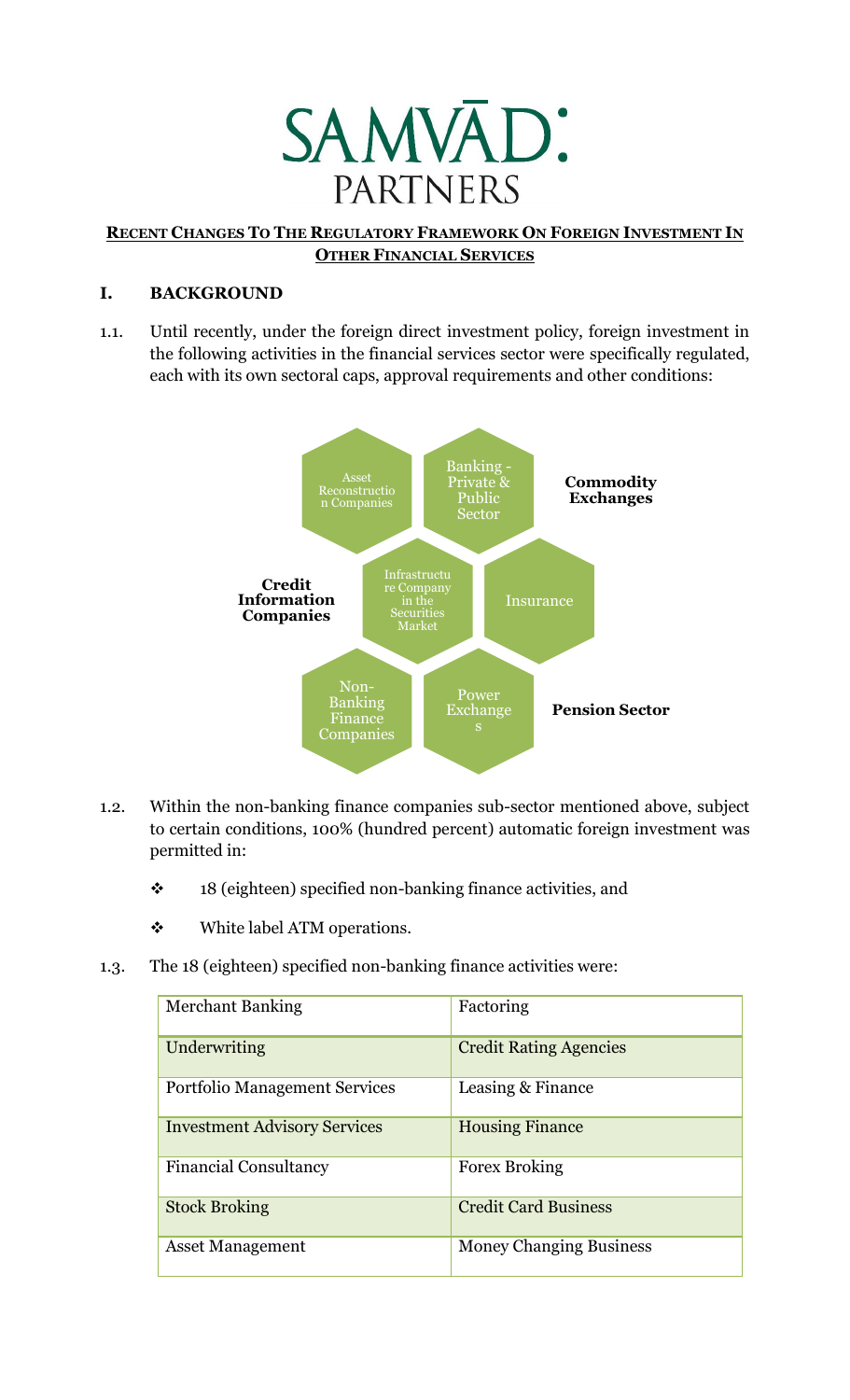| <b>Venture Capital</b>    | <b>Micro Credit</b> |
|---------------------------|---------------------|
| <b>Custodian Services</b> | <b>Rural Credit</b> |

## **II. REVISED REGULATORY FRAMEWORK**

- 2.1. The Foreign Exchange Management (Transfer or Issue of Security by a Person Resident Outside India) Regulations, 2000 ("**FEMA 20**"), which laid down the norms for foreign investment in the financial services sector were recently amended through notification no. FEMA 375/2016-RB dated September 9, 2016.
- 2.2. *Coverage:* Through the amendment, the above list of 18 (eighteen) non-banking finance company activities has been replaced by allowing up to 100% (hundred percent) automatic foreign investment in "Other Financial Services" i.e. financial services activities regulated by certain financial sector regulators such as:
	- Reserve Bank of India,
	- ❖ Securities and Exchange Board of India,
	- \* Insurance Regulatory and Development Authority,
	- **Pension Fund Regulatory and Development Authority,**
	- National Housing Bank, and
	- $\mathbf{\hat{P}}$  Other notified financial sector regulators.
- 2.3. In addition, under the revised regulatory framework, such foreign investment is subject to conditions (including minimum capitalization requirements) specified by the concerned regulator.
- 2.4. *Exclusions:* With respect to financial service activities that are unregulated or that are partly regulated by a financial sector regulator or where there is a lack of clarity regarding regulatory oversight, foreign investment is permitted up to 100% (hundred percent) under the government approval route, subject to conditions including minimum capitalization requirements that may be imposed by the government.
- 2.5. With respect to activities that are regulated by a statute, foreign investment in entities engaged in such activities will be restricted to the foreign investment limits specified in such statute, if any. Further, under the revised regulatory framework, downstream investments will need to comply with the provisions of FEMA 20.

## **III. ANALYSIS**

- 3.1. The recent changes give the government and regulators great discretionary power to determine whether financial service activities are unregulated, partly regulated or if there exists a lack of clarity regarding regulatory oversight. As technology advances and the financial services industry matures, with newer and more complicated business models being adopted, determining the extent of regulation of an activity by regulators may become increasingly difficult.
- 3.2. Whether or not the recent changes are investment friendly, would depend on the manner in which the government and regulators exercise their discretion and the extent to which they decide to bring business models under the approval route, potentially depriving businesses the advantage of the general permission for